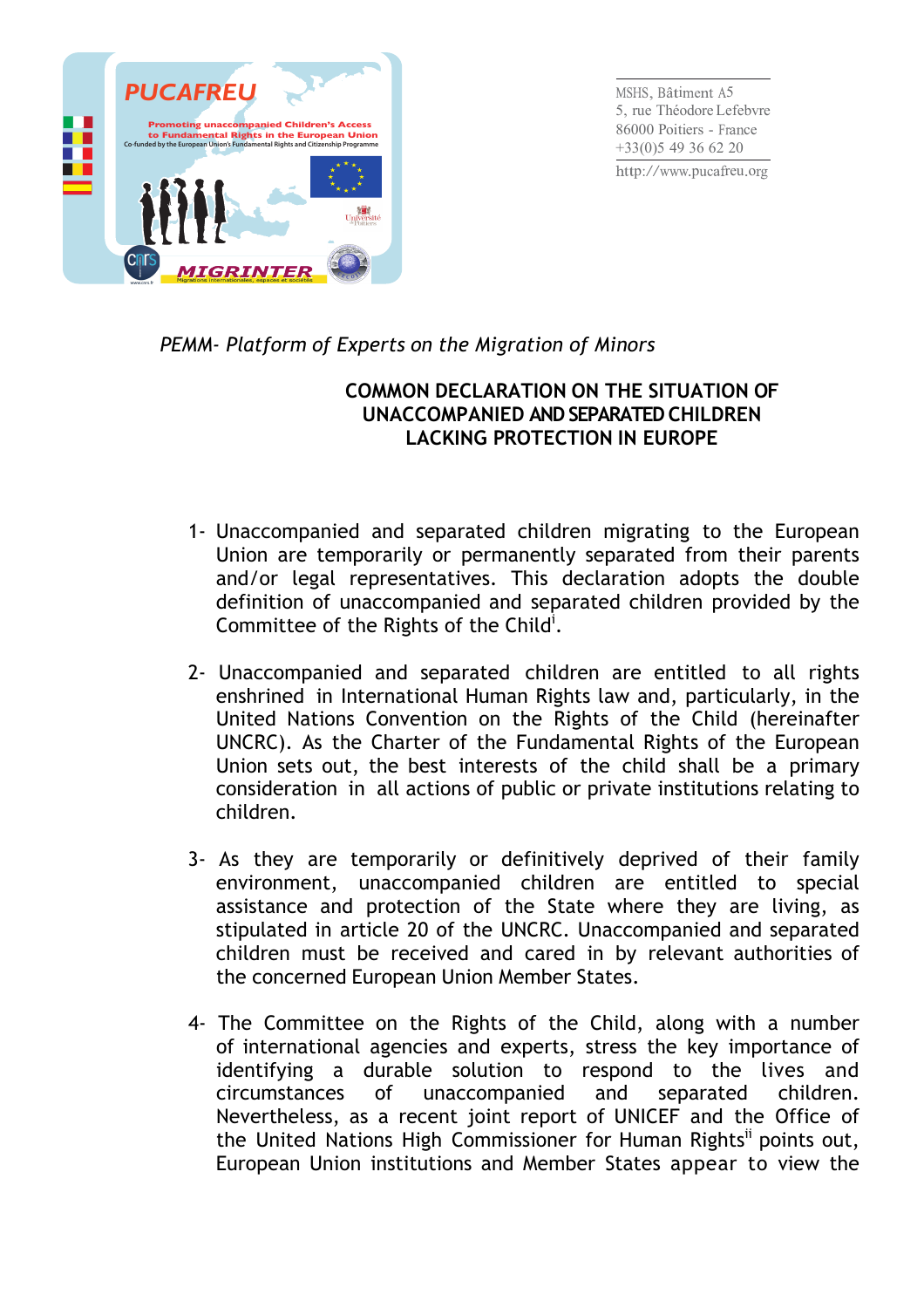

return of unaccompanied children as preferred durable solution, presuming that is in the best interests of the child. Integration of the unaccompanied child in the host country is regarded as a subsidiary solution.

- 5- Despite the existing obligation of protection, it is a fact that a significant number of unaccompanied and separated children living in the European Union abandon - or are excluded from- institutional care. Official statistics and estimates indicate that the percentage of children abandoning or being excluded from institutional care in certain territories can reach 60% of the total number of received children<sup>iii</sup>. This percentage is likely an under-estimate as it does not account for unaccompanied and separated children who stay invisible and are unknown to public authorities.
- 6- Unaccompanied and separated children lacking protection in Europe are therefore a reality. Many of them combine periods within protection services with periods of lack of protection. While unprotected, many of these children alternate periods living in the street with periods where they are informally hosted by friends, extended family or compatriots. Other children stay under the control of networks of adults (more or less organized) and are exploited in different lucrative activities, which are often illegal.
- 7- While unprotected, unaccompanied and separated children face different obstacles and barriers to being able to assert their fundamental rights, particularly social rights such as adequate housing, education and access to health care.
- 8- The situations of lack of protection occur for many reasons. Some children voluntarily abandon care facilities after realizing the lack of options and opportunities for the future (particularly the scarce possibility of being granted an immigration status or international protection that they will face once they become of age). Other children refuse - or are excluded from- care under the influence of those from their communities of origin who live in the destination country or other adults trafficking them.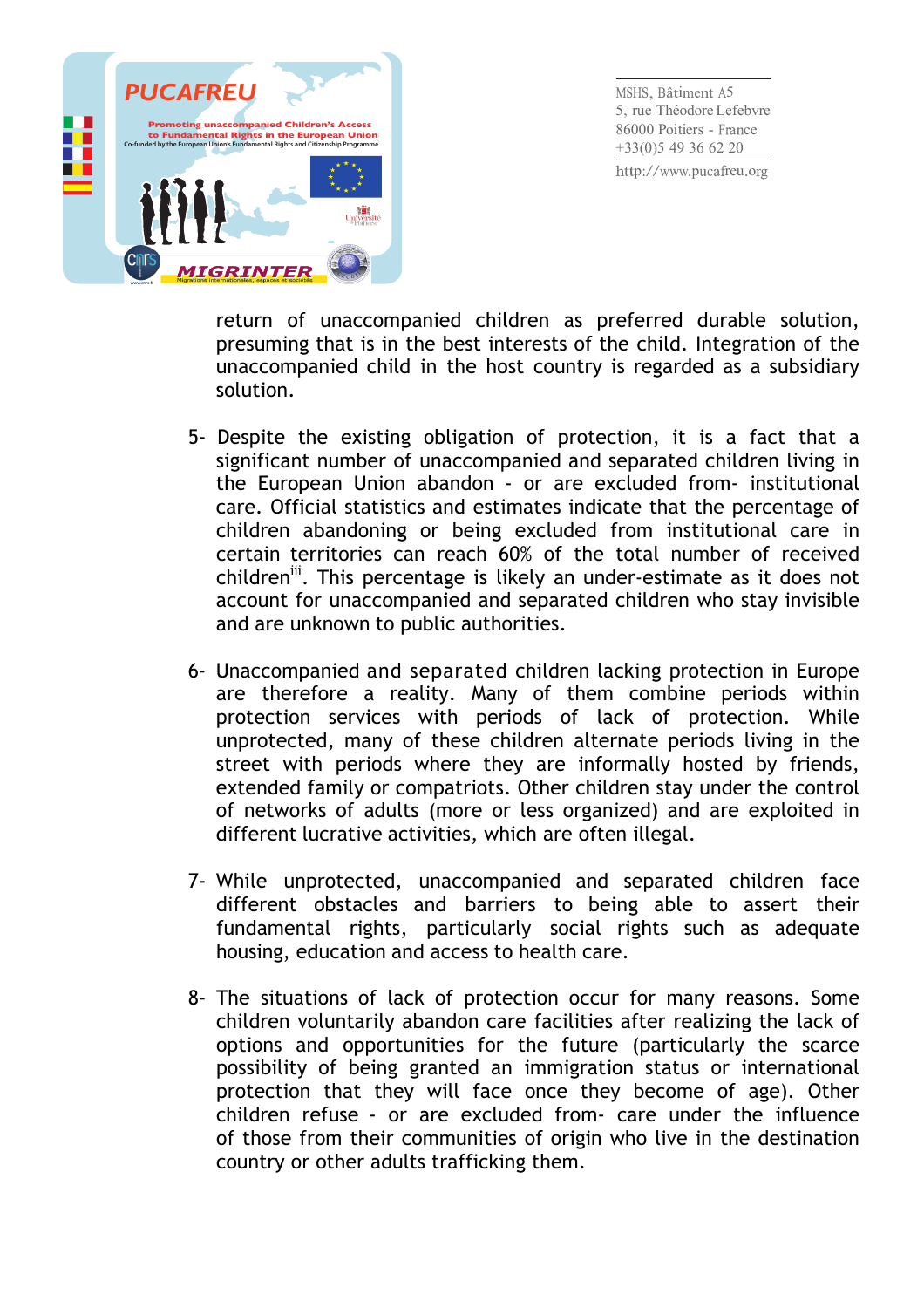

9- If a number of children refuse or abandon institutional care willingly or under the influence of their entourage, certain immigration authorities or Children Welfare services in European Union Member States currently implement different practices that involve the exclusion of unaccompanied and separated children from care resulting in lack of protection. These practices of exclusion can include detention of unaccompanied and separated children at points of entry [in violation of the two conditions set out by the CRC: lack of other alternative measures and for the minimum amount of time possible]; arbitrary age-assessment practices [the results of which, despite their lack of accuracy, are given priority over any documentary evidence, including ID and travel documents, that children may possess to prove their age]; selective access to care [involving waiting periods to be cared in lasting several weeks or months during which children stay unprotected]; providing inadequate care or care *a minima* to certain categories of unaccompanied and separated children, etc.

Concerned at the dire consequences for children that are linked to the above circumstances, the signing members of the international platform of experts on child migration address, to the relevant European Union institutions as well as to national, regional and local authorities dealing with unaccompanied and separated children within Member States territories, the following recommendations:

- a. Unaccompanied and separated children must first and foremost be considered as children and not as potential illegal immigrants.
- b. Unaccompanied and separated children should be adequately received and identified at points of entry by competent trained staff and be informed of their rights (particularly their right to seek asylum) in a child-friendly manner and using adequate and understandable language. In accordance with the provisions set out by article 37 of the UNCRC, detention of unaccompanied and separated children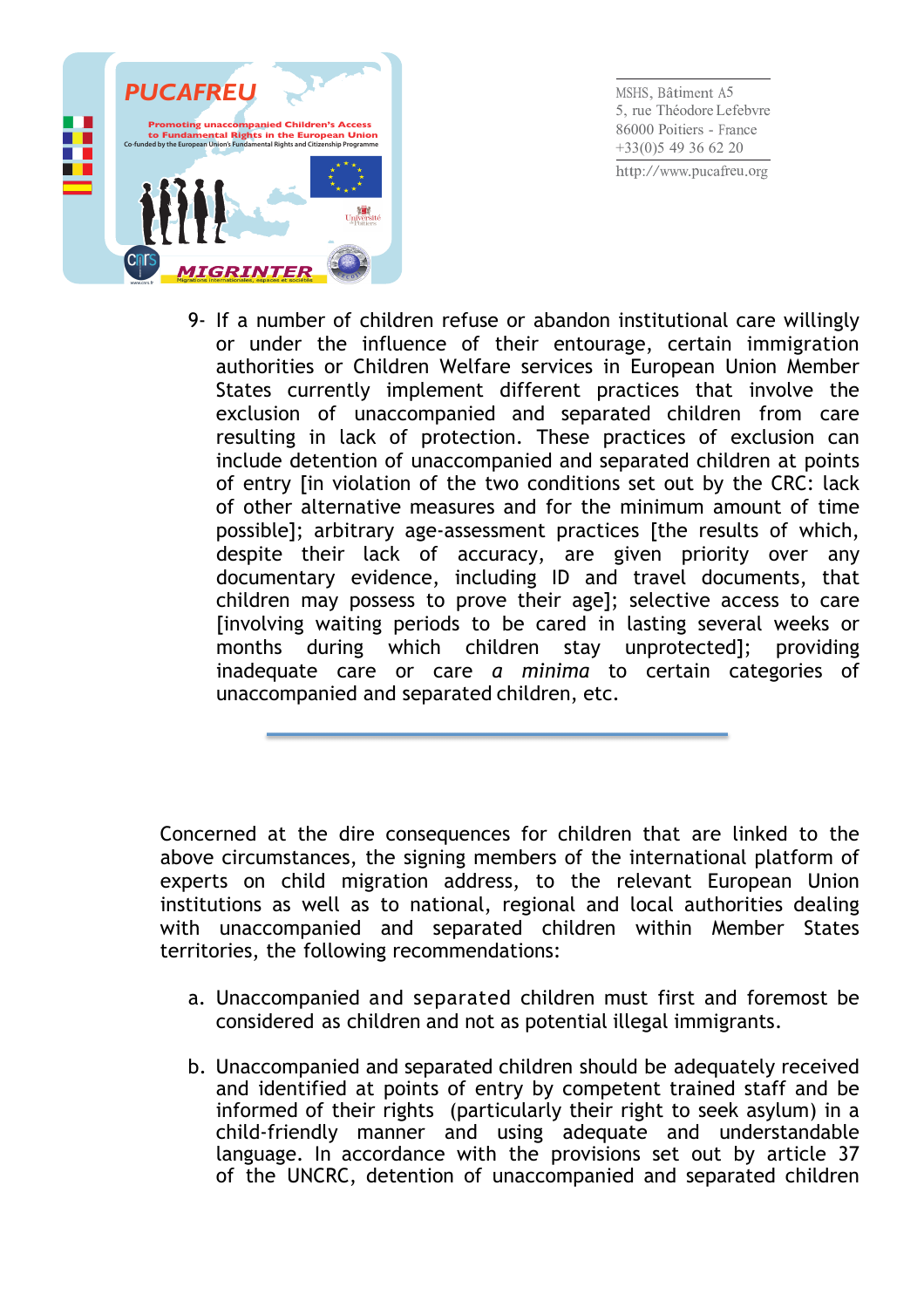

should never take place exclusively for immigration or asylum purposes.

- c. When an unaccompanied child holds a passport or other identification documents (birth certificate or equivalent) providing evidence of his/her age, the results of an age assessment test should never outweigh the declared age on an official document. During the process of age disputed cases and until a definitive judicial decision is taken, a minority presumption must apply in order to preserve the child's best interests. An age-assessment process should not be implemented as a measure of migration control with the result of excluding unaccompanied and separated children from protection.
- d. Following the position of the Committee on the Rights of the Child<sup>iv</sup>, unaccompanied and separated children are children temporarily or permanently deprived of their family environment and are therefore entitled to the States' special protection and assistance under article 20 of the UNCRC. Relevant authorities must ensure immediate access for all identified unaccompanied and separated children to adequate accommodation and care. Unfounded delays provoking selective or limited access to care provision or setting up different levels of care for different categories of children constitute a violation of article 20 of the UNCRC.
- e. Once an unaccompanied or separated child has been sheltered and his/her immediate needs covered, relevant authorities should conduct an individualised, complete evaluation of his/her needs of protection, as well as investigate the conditions of his/her migration (reasons, social and economic condition of his/her context of origin, tracing the family, migration path, etc.) Children's participation shall be ensured all along the process. This process should be followed at a second stage by a best interests determination process following the recommendations and guidelines set out by the United Nations High Commissioner for Refugees<sup>v</sup>.
- f. Relevant authorities must ensure unaccompanied and separated children's access to their fundamental rights. Apart from adequate accommodation, full access to health care (including the evaluation and adequate treatment of mental health potential pathologies),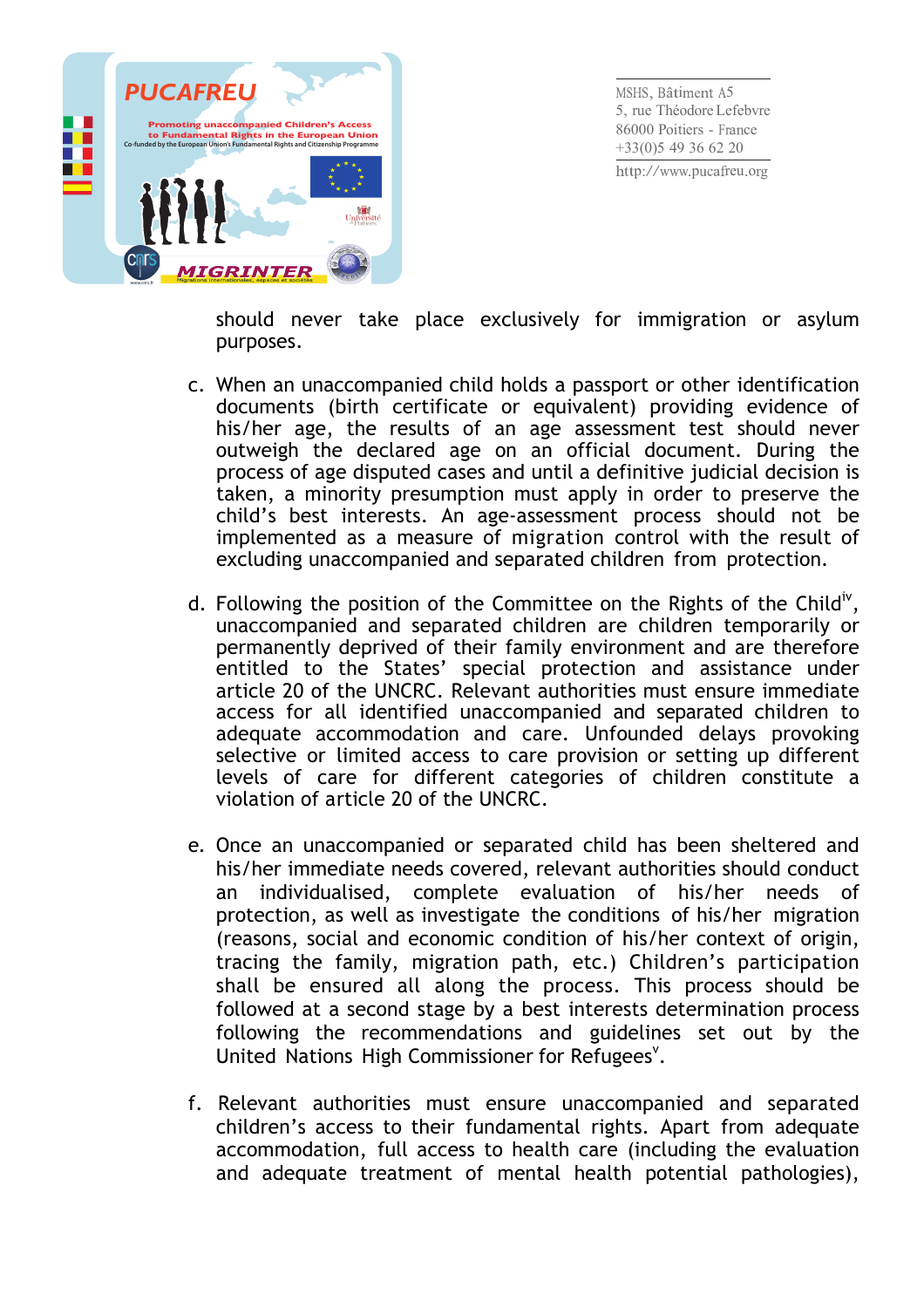

regular education and/or vocational training must be guaranteed.

- g. A trained and independent guardian should be swiftly appointed for every unaccompanied or separated child, regardless of his/her status or category (asylum seeker or not). In all cases, but particularly when the guardianship system is linked to a public institution, unaccompanied and separated children should have access to a judicial procedure in case a conflict of interest occurs between the unaccompanied child and his/her guardian. Furthermore, unaccompanied and separated children must have free access to independent and specialized legal representation in any judicial or administrative procedure affecting them.
- h. In light of the results of the best interest determination process (see e), the durable solution that better respects the rights of the concerned child should be determined and implemented. If the best durable solution is the return of the child to his/her country of origin for family reunification purposes, this solution should always imply the lack of risks both for the unaccompanied child and his/her family and providing due consideration to their opinion. Forced returns to the country of origin are highly unlikely to be in the unaccompanied child's best interests and may result in the child's involvement in a new migration process. Furthermore, the situation of all returned children must be regularly monitored and evaluated by concerned authorities. In the case where the integration of the child into the host society is considered to be the best durable solution, this decision should involve granting the child a durable immigration status once he or she becomes of age. As the Committee on the Rights of the Child points out, other durable solutions as international adoption or resettlement can be envisaged if they are in the child's best interests.
- i. The European Union Institutions and Member States authorities shall effectively implement the contents of the United Nations Convention on the Rights of the Child to every child, including unaccompanied and separated children. Budgetary limitations or the control of migratory flows are legitimate State interests, but should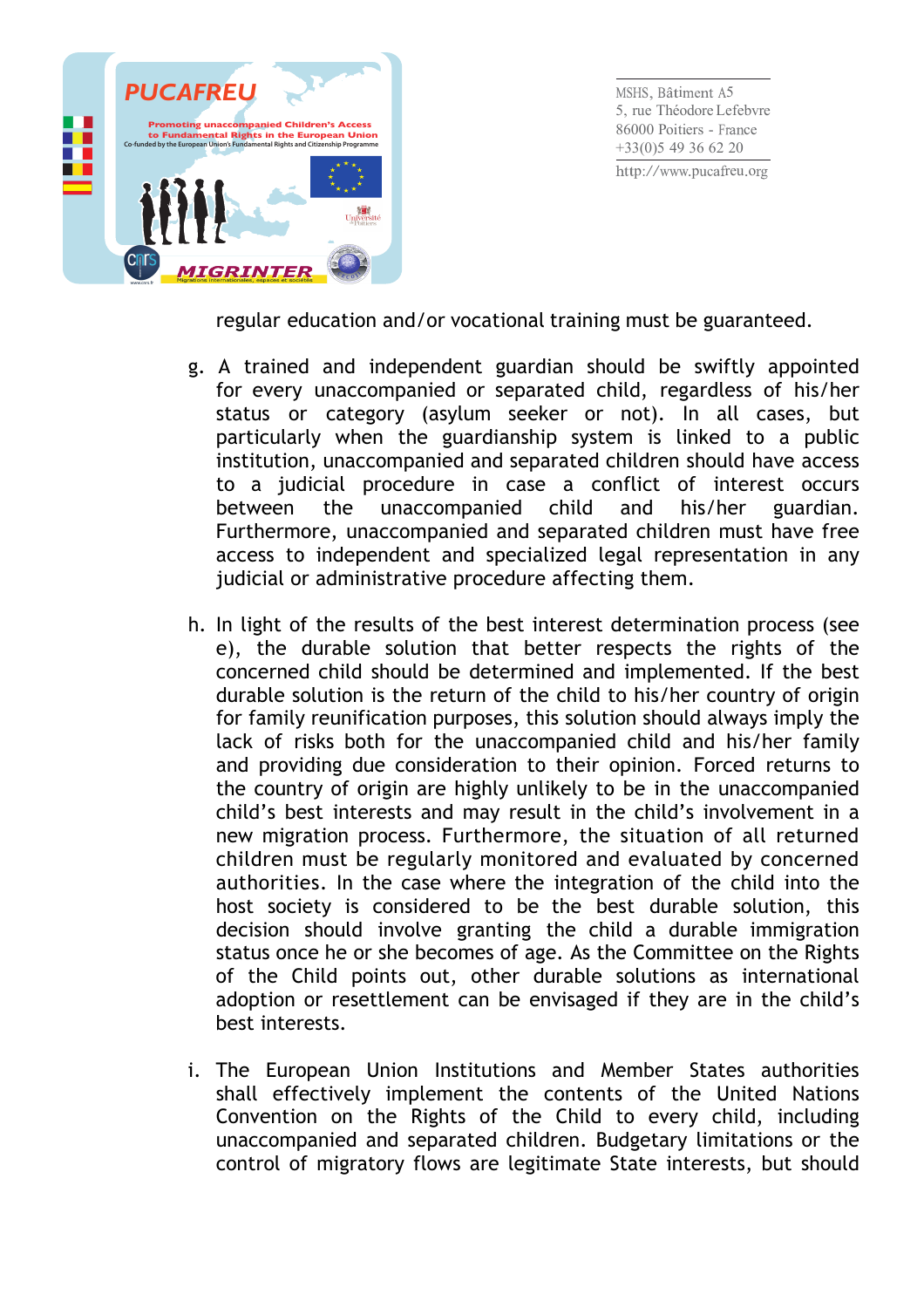

never take precedence over the interest of an unaccompanied or separated child.

Brussels, 26<sup>th</sup> of March 2013

iv COMMITTEE ON THE RIGHTS OF THE CHILD (2005): General Comment nº 6, *op.cit,* paragraph 39. <sup>v</sup> UNHCR – United Nations High Commissioner for Refugees (2008): « Guidelines on determining the best interests of the child », 97 pages; UNHCR- UNHCR – United Nations High Commissioner for Refugees (2011): « Field handbook for the implementation of UNHCR BID guidelines», 135 pages.

<sup>!!!!!!!!!!!!!!!!!!!!!!!!!!!!!!!!!!!!!!!!!!!!!!!!!!!!!!!!!!!!</sup> <sup>i</sup> See COMMITTEE ON THE RIGHTS OF THE CHILD (2005): General Comment n° 6 on the treatment of unaccompanied and separated children outside their country of origin, CRC/GC/2005/6 of the 1st September 2005, paragraphs 7 & 8.

ii UNICEF & United Nations High Commissioner on Human Rights (2012): "*Judicial implementation of article 3 of the Convention on the Rights of the Child in Europe: The case of migrant children including unaccompanied children*", 111 pages.

iii See the statistics from the *Comitato Minori Stranieri* in Italy and the *Service de Tutelles* in Belgium. Sources: GIOVANNETTI, M. (2012): "*I comuni italiani e le politiche di accoglienza dei minori stranieri non accompagnati*" at ANCI Cittalia I minori stranieri non accompagnati in Italia, IV rapporto ANCI Cittalia, page 82 & 231; (2005): «*Rapport d'activité (mai 2004 à mai 2005) et Addendum (mai à décembre 2005)*», Service Public Fédéral de Justice, Direction de Législation, Libertés et Droits Fondamentaux- Service des Tutelles, Belgique, pages 67 & 79.